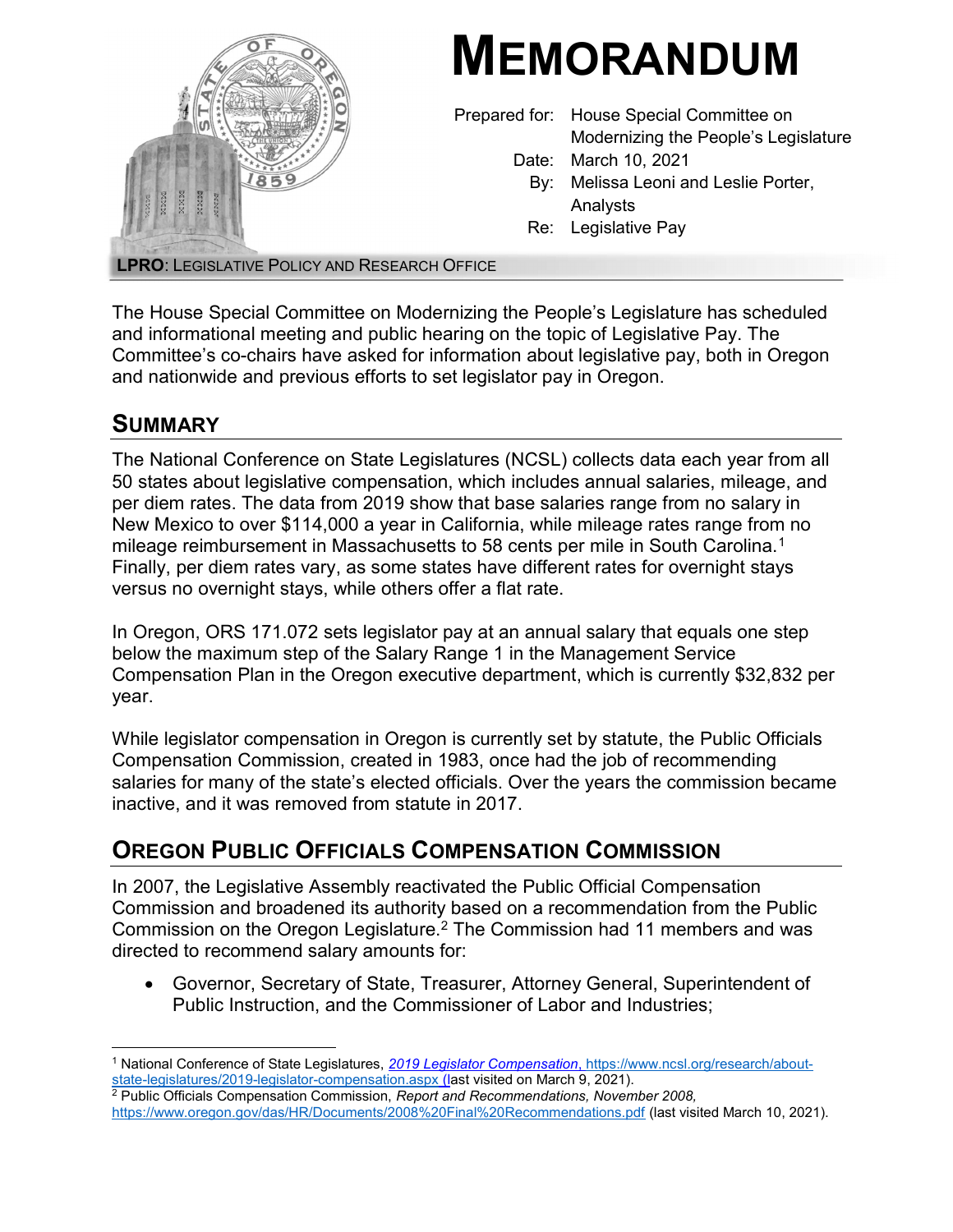- members of the Legislative Assembly, including the majority and minority leadership positions; and
- Chief Justice and Judges of the Supreme Court; Chief Judge and Judges of the Court of Appeals; and Judges of the Tax Court and Circuit Courts.<sup>3</sup>

### Membership

Originally elected officials appointed all Commission members. Beginning in 2008, the law called for Commissioners to be appointed in the following manner:

- two members appointed by the Governor;
- one member appointed by the Chief Justice of the Supreme Court;
- one member appointed by the President of the Senate;
- one member appointed by the Speaker of the House of Representatives; and
- six members appointed by the Secretary of State, chosen by lot from voter registration records, from each Congressional district and one statewide.<sup>4</sup>

### Salary Recommendation Process

The Commission was required to meet on or before September 1 and to complete a report by November 10 of each even-numbered year to review and establish the salary recommendations. The Commission law then required the Governor to include the Commission's recommended salaries in the Governor's recommended budget, and for the Legislative Assembly to consider those salary recommendations in adopting the state's budget.

The Commission was tasked with considering the following criteria in establishing its salary recommendations:

- comparable positions in neighboring states;
- qualifications and skills necessary for each office;
- level of responsibility implicit in each office;
- cost of living;
- total compensation of the positions, including benefits other than salary;
- budget limitations; and
- any other factors the Commission considered to be reasonable, appropriate, and in the public interest.<sup>5</sup>

# TYPES OF LEGISLATOR COMPENSATION

### Base Salaries

According to a study conducted by NCSL in 2019, 49 states pay legislative salaries and offer them based on different calculations. For example, some states offer annual salaries, while others offer monthly, weekly, or daily amounts, which, in some cases,

 $\overline{a}$  $3$  Id.

 $4$  Id.

<sup>5</sup> Id.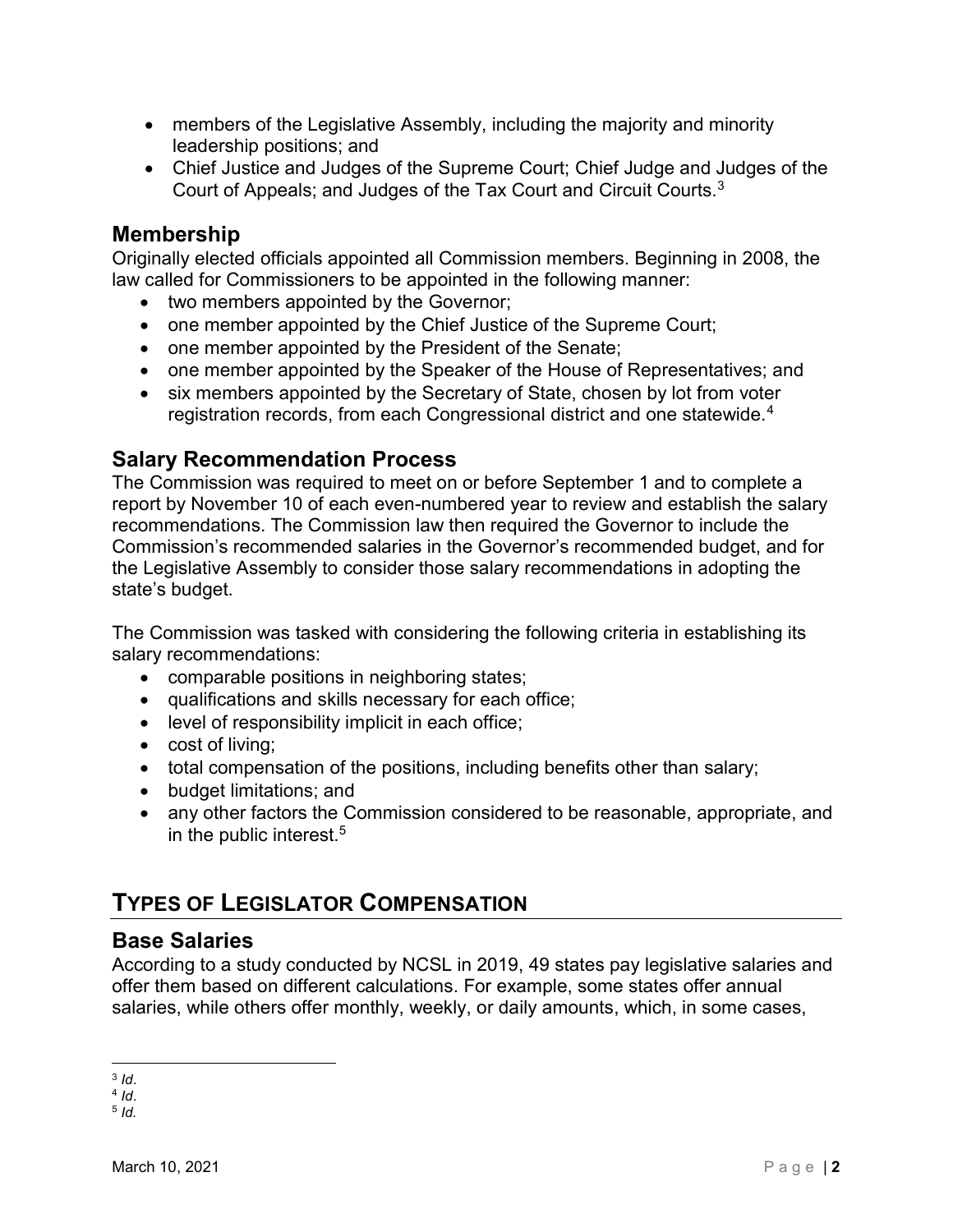depend on whether a legislature is in session.<sup>6</sup> Below is information from the 2019 study.

- 18 states have legislative base salaries under \$20,000. New Mexico is the lowest, having no salary, followed by New Hampshire, at \$100 per year.
- 13 states have base salaries between \$20,000 and \$40,000.
- 10 states have base salaries between \$40,000 and \$60,000.
- 9 states have base salaries over \$60,000. The highest are California, at over \$114,000 per year, and New York, at \$110,000 per year.

### **Mileage**

Mileage rates range from no mileage reimbursement in Massachusetts to 58 cents per mile in South Carolina. Most states offer 57.5 cents per mile, with varying requirements. Despite Massachusetts not offering mileage reimbursement, legislators receive stipends that can be used for mileage expenses.

### Per Diem

Forty-two states offer per diem rates, while eight do not. Per diem rates are based on several factors, dependent on the state. For the states that do not offer per diem, other methods of compensation may be offered, such as a stipend that can be used for such expenses.

Table 1 illustrates the methods of compensation for all 50 states from data collected by the National Conference of State Legislatures for 2019.

| <b>State</b>   | <b>Base Salary</b> | Mileage (cents per mile) | <b>Per Diem</b>                                                                                                                                                                                                                                                                                                                                               |
|----------------|--------------------|--------------------------|---------------------------------------------------------------------------------------------------------------------------------------------------------------------------------------------------------------------------------------------------------------------------------------------------------------------------------------------------------------|
| <b>Alabama</b> | \$49,861/year.     | 57.5/mile.               | For overnight stays: \$85/day.<br>For two or more days with<br>overnight stays: \$100/day.                                                                                                                                                                                                                                                                    |
| <b>Alaska</b>  | \$50,400/year.     | 57.5/mile.               | \$287/day.                                                                                                                                                                                                                                                                                                                                                    |
| <b>Arizona</b> | \$24,000/year.     | 57.5/mile.               | For legislators residing within<br>Maricopa County: \$35/day for<br>the first 120 days of regular<br>and special sessions and<br>\$10/day for all following days.<br>For legislators residing<br>outside of Maricopa County:<br>\$60/day for the first 120 days<br>of regular and special<br>sessions and \$20/day for all<br>following days. Set by statute. |

### Table 1: 2019 Legislative Salaries and Per Diem by State<sup>7</sup>

 $\overline{a}$ 

<sup>&</sup>lt;sup>6</sup>National Conference of State Legislatures, 2019 Legislator Compensation, https://www.ncsl.org/research/aboutstate-legislatures/2019-legislator-compensation.aspx (last visited on March 9, 2021). 7 Id.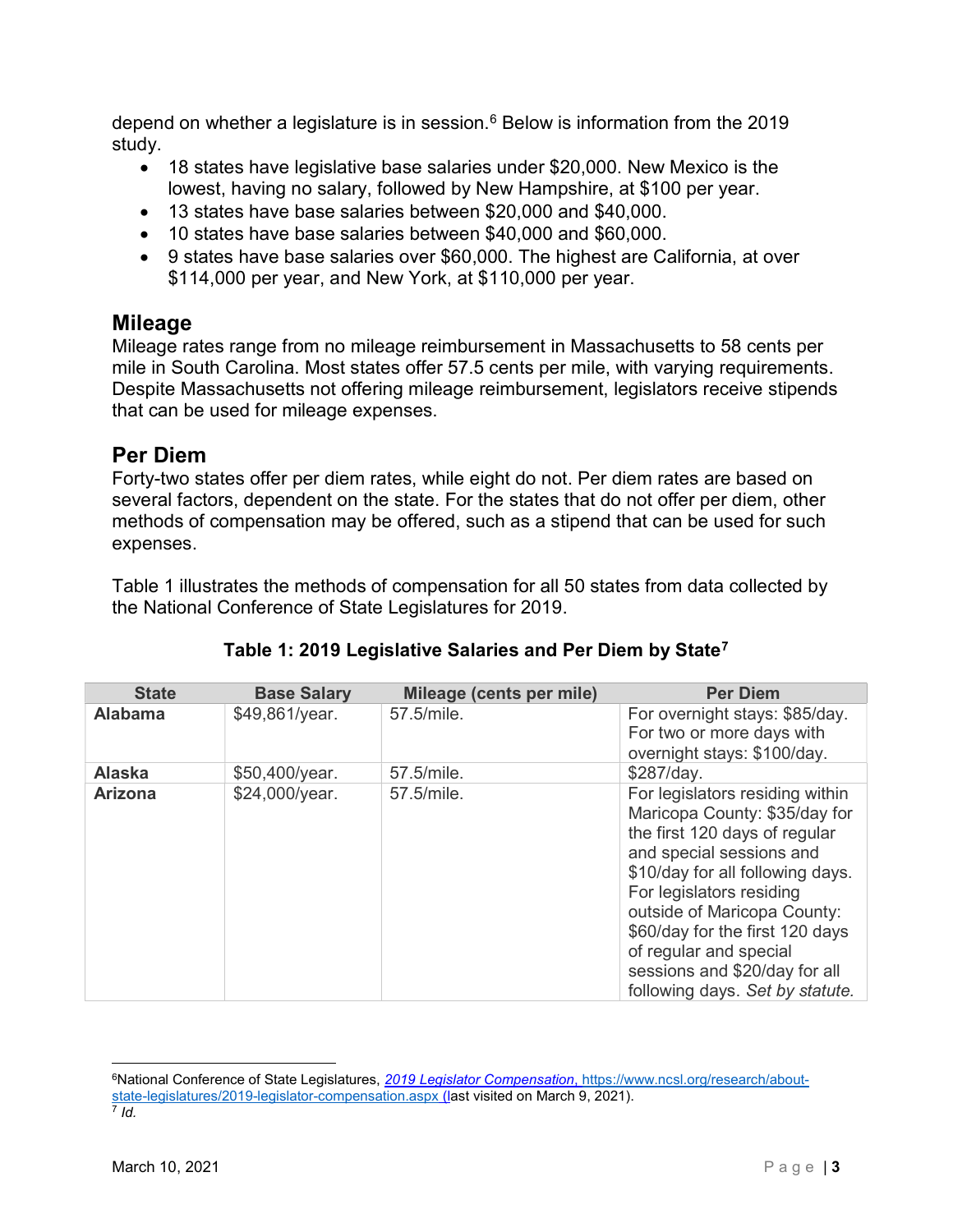| <b>State</b>       | <b>Base Salary</b>                                                                                                                                                     | Mileage (cents per mile)               | <b>Per Diem</b>                                                                                                                                                                             |
|--------------------|------------------------------------------------------------------------------------------------------------------------------------------------------------------------|----------------------------------------|---------------------------------------------------------------------------------------------------------------------------------------------------------------------------------------------|
| <b>Arkansas</b>    | \$42,428/year.                                                                                                                                                         | 57.5/mile.                             | For legislators residing within<br>50 miles of the capitol:<br>\$55/day. For legislators<br>residing more than 50 miles<br>from the capitol: \$151/day.                                     |
| <b>California</b>  | \$114,877/year.                                                                                                                                                        | 53/mile.                               | \$206/day.                                                                                                                                                                                  |
| <b>Colorado</b>    | \$40,242/year for<br>legislators whose<br>terms commence<br>in or after January<br>2019;<br>\$30,000/year for<br>those whose<br>terms began<br>before January<br>2019. | 52/mile.                               | For legislators residing within<br>50 miles of the capitol:<br>\$45/day. For legislators living<br>more than 50 miles from the<br>capitol: \$219/day. Set by the<br>legislature. Vouchered. |
| <b>Connecticut</b> | \$28,000/year.                                                                                                                                                         | 57.5/mile.                             | No per diem is paid.                                                                                                                                                                        |
| <b>Delaware</b>    | \$47,291/year.                                                                                                                                                         | 40/mile.                               | No per diem is paid.                                                                                                                                                                        |
| <b>Florida</b>     | \$29,697/year.                                                                                                                                                         | 44.5/mile.                             | \$152/day for up to 50 days for<br>senators and up to 60 days<br>for<br>representatives. Vouchered.                                                                                         |
| Georgia            | \$17,342/year.                                                                                                                                                         | 57.5/mile. Tied to federal<br>rate.    | \$173/day. Set by the<br><b>Legislative Services</b><br>Committee. Unvouchered.                                                                                                             |
| <b>Hawaii</b>      | \$62,604/year.                                                                                                                                                         | 57.5/mile.                             | For legislators who do not<br>reside on Oahu: \$225/day.<br>For legislators living on Oahu<br>during the mandatory five-day<br>recess only: \$10/day.                                       |
| Idaho              | \$18,415/year.                                                                                                                                                         | 57.5/mile.                             | For legislators residing within<br>50 miles of the capitol:<br>\$71/day. For legislators<br>residing more than 50 miles<br>from the capitol: \$139/day.                                     |
| <b>Illinois</b>    | \$69,464/year.                                                                                                                                                         | 57.5/mile.                             | \$151/day.                                                                                                                                                                                  |
| Indiana            | \$27,204/year.                                                                                                                                                         | 57.5/mile. Tied to federal<br>rate.    | \$184/day. Unvouchered.                                                                                                                                                                     |
| lowa               | \$25,000/year.                                                                                                                                                         | 39/mile.                               | \$169/day. Unvouchered.                                                                                                                                                                     |
| <b>Kansas</b>      | \$88.66/calendar<br>day.                                                                                                                                               | 57.5/mile. One round trip per<br>week. | \$151/day.                                                                                                                                                                                  |
| <b>Kentucky</b>    | \$188/day.                                                                                                                                                             | 57.5/mile. Tied to federal<br>rate.    | \$166/day.                                                                                                                                                                                  |
| Louisiana          | \$16,800/year.                                                                                                                                                         | 57.5/mile. Tied to federal<br>rate.    | \$161/day. Tied to federal rate.<br>Unvouchered.                                                                                                                                            |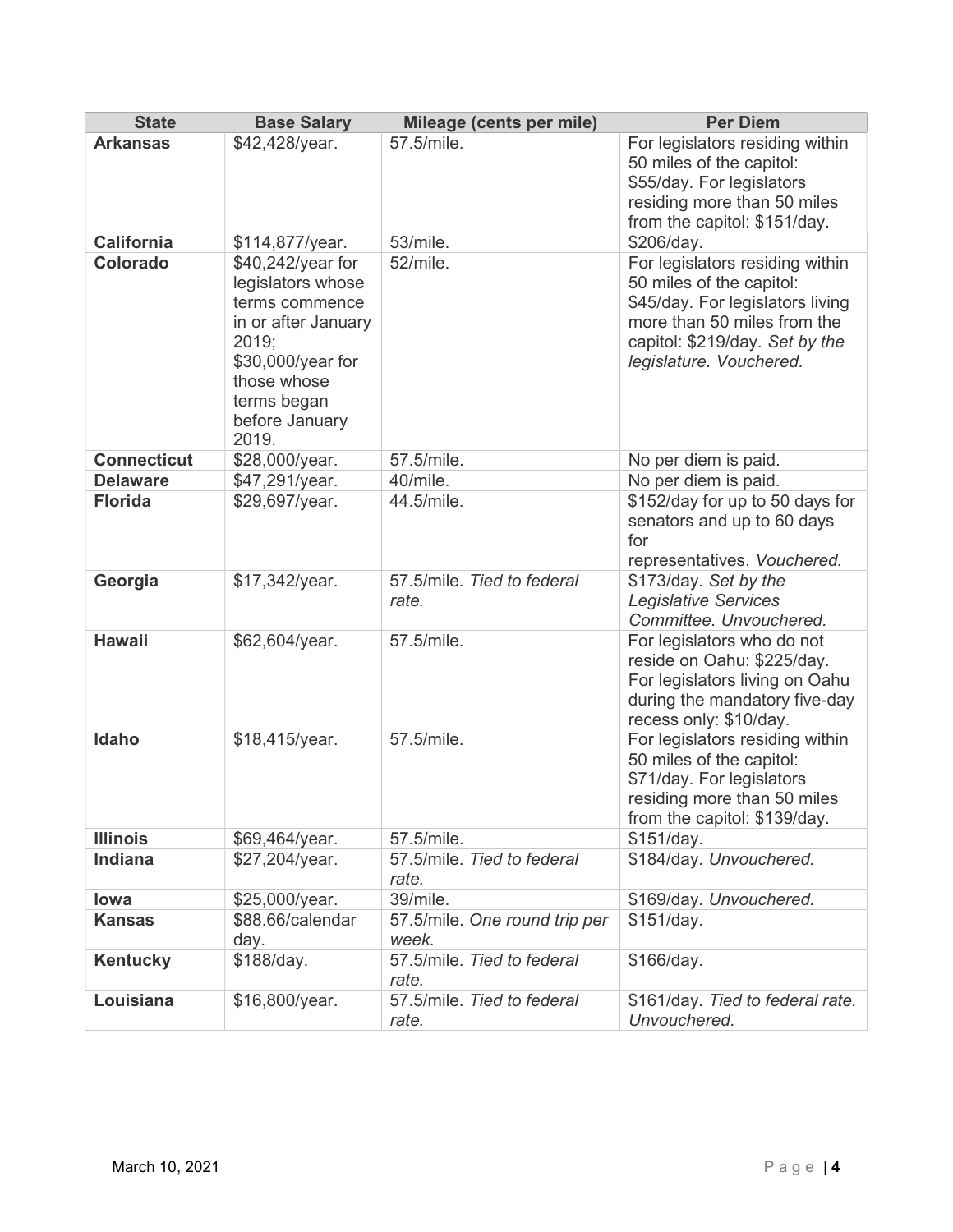| <b>State</b>         | <b>Base Salary</b>                                                                                                                         | Mileage (cents per mile)                                                                                                                                                                                                                                                                     | <b>Per Diem</b>                                                                                                                                                                                                                                                                            |
|----------------------|--------------------------------------------------------------------------------------------------------------------------------------------|----------------------------------------------------------------------------------------------------------------------------------------------------------------------------------------------------------------------------------------------------------------------------------------------|--------------------------------------------------------------------------------------------------------------------------------------------------------------------------------------------------------------------------------------------------------------------------------------------|
| <b>Maine</b>         | \$14,862 for the                                                                                                                           | 44/mile.                                                                                                                                                                                                                                                                                     | \$38/day for lodging (or                                                                                                                                                                                                                                                                   |
|                      | first regular                                                                                                                              |                                                                                                                                                                                                                                                                                              | mileage and tolls up to                                                                                                                                                                                                                                                                    |
|                      | session. \$10,582                                                                                                                          |                                                                                                                                                                                                                                                                                              | \$38/day in lieu of lodging).                                                                                                                                                                                                                                                              |
|                      | for the second                                                                                                                             |                                                                                                                                                                                                                                                                                              | \$32/day for meals. Set by                                                                                                                                                                                                                                                                 |
|                      | regular session.                                                                                                                           |                                                                                                                                                                                                                                                                                              | statute.                                                                                                                                                                                                                                                                                   |
| <b>Maryland</b>      | \$50,330/year.                                                                                                                             | 57.5/mile. Legislators<br>receive \$750/year as taxable<br>income for in-district travel,<br>but they may decline the<br>allowance.                                                                                                                                                          | \$109/day for lodging. \$56/day<br>for meals.                                                                                                                                                                                                                                              |
| <b>Massachusetts</b> | \$66,256/year.<br>\$71,685/year.                                                                                                           | No mileage<br>reimbursement. Legislators<br>residing within 50 miles of<br>the statehouse receive an<br>office expense stipend of<br>\$16,248 that can be used for<br>travel expenses. Legislators<br>residing more than 50 miles<br>from the state house receive<br>\$21,664.<br>57.5/mile. | No per diem is<br>paid. Legislators residing<br>within 50 miles of the<br>statehouse receive an office<br>expense stipend of \$16,248<br>that can be used for travel<br>expenses. Legislators<br>residing more than 50 miles<br>from the statehouse receive<br>\$21,664.<br>No per diem is |
| <b>Michigan</b>      |                                                                                                                                            |                                                                                                                                                                                                                                                                                              | paid. Legislators receive an<br>expense allowance of<br>\$10,800/year for session and<br>interim. Set by the<br>compensation commission.<br>Vouchered.                                                                                                                                     |
| <b>Minnesota</b>     | \$46,500/year.                                                                                                                             | 57.5/mile. One round trip per<br>week. Tied to federal rate.                                                                                                                                                                                                                                 | For senators: \$86/day. For<br>representatives: \$66/day.                                                                                                                                                                                                                                  |
| <b>Mississippi</b>   | \$23,500/year.                                                                                                                             | 57.5/mile.                                                                                                                                                                                                                                                                                   | \$151/day. Tied to federal rate.<br>Unvouchered.                                                                                                                                                                                                                                           |
| <b>Missouri</b>      | \$35,915/year.                                                                                                                             | 43/mile.                                                                                                                                                                                                                                                                                     | \$121/day. Tied to federal rate.<br>Unvouchered.                                                                                                                                                                                                                                           |
| <b>Montana</b>       | \$92.46/legislative<br>day.                                                                                                                | 57.5/mile. Tied to federal<br>rate.                                                                                                                                                                                                                                                          | \$120.11/day.                                                                                                                                                                                                                                                                              |
| <b>Nebraska</b>      | \$12,000/year.                                                                                                                             | 57.5/mile. Tied to federal<br>rate.                                                                                                                                                                                                                                                          | For legislators residing within<br>50 miles of the capitol:<br>\$55/day. For legislators<br>residing more than 50 miles<br>from the capitol: \$151/day.                                                                                                                                    |
| <b>Nevada</b>        | \$164.69/calendar<br>day up to 60<br>days. Senators<br>who are not up for<br>reelection until<br>2022 receive<br>\$159.89/calendar<br>day. | 57.5/mile. Tied to federal<br>rate.                                                                                                                                                                                                                                                          | \$151/day.                                                                                                                                                                                                                                                                                 |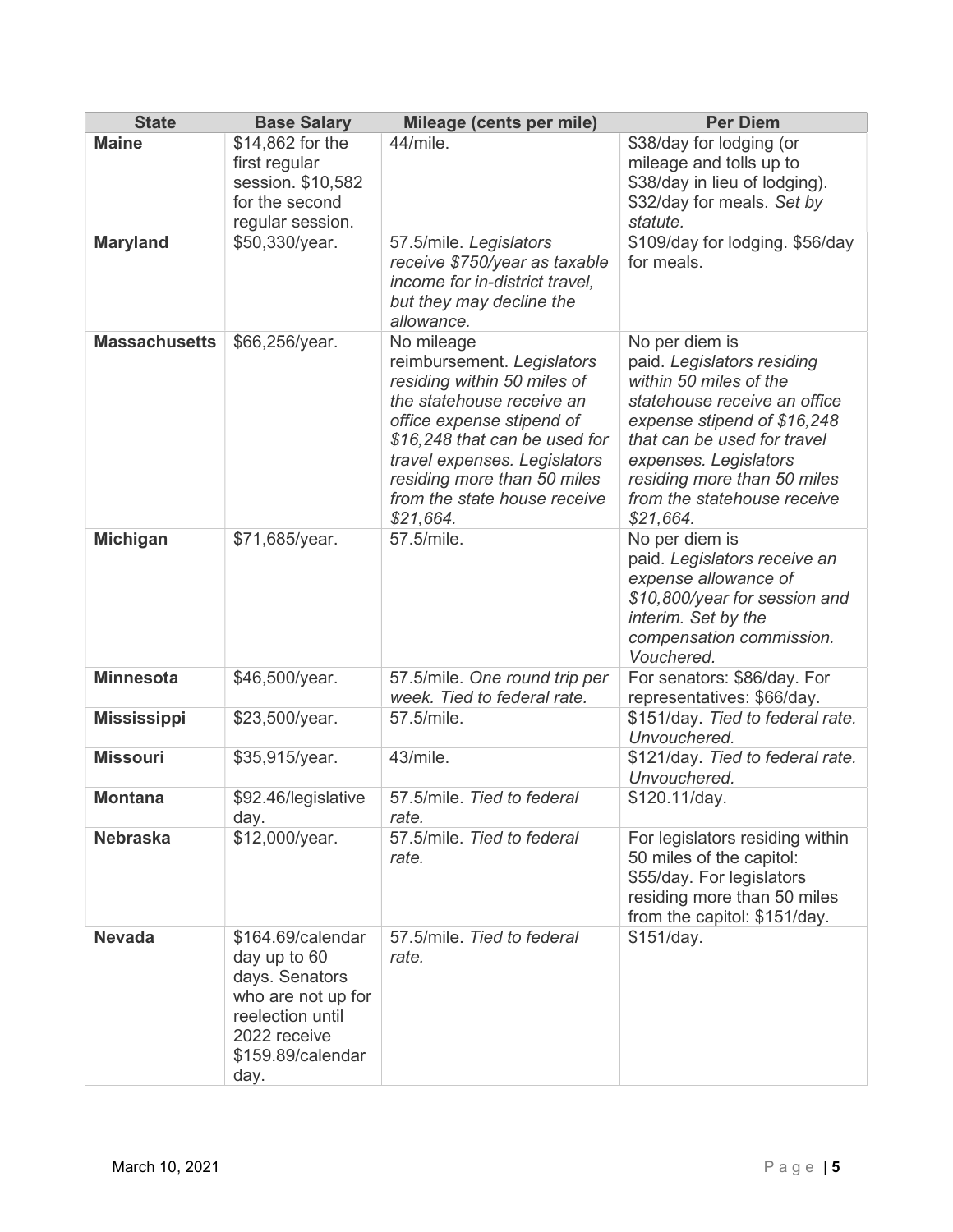| <b>State</b>                   | <b>Base Salary</b>                                                       | Mileage (cents per mile)                                                                                                                                                                                                                                                                                                                | <b>Per Diem</b>                                                                                                                                                                                  |
|--------------------------------|--------------------------------------------------------------------------|-----------------------------------------------------------------------------------------------------------------------------------------------------------------------------------------------------------------------------------------------------------------------------------------------------------------------------------------|--------------------------------------------------------------------------------------------------------------------------------------------------------------------------------------------------|
| <b>New</b><br><b>Hampshire</b> | \$100/year.                                                              | 57.5/mile. Tied to federal<br>rate. Legislators can instead<br>choose the state mileage<br>reimbursement option, which<br>is 38/mile for the first 45<br>miles, and 19/mile thereafter.<br>With this alternative method,<br>the reimbursement is taxed<br>as income, and legislators<br>do not need to drive their<br>personal vehicle. | No per diem is paid.                                                                                                                                                                             |
| <b>New Jersey</b>              | \$49,000/year.                                                           | No mileage reimbursement.                                                                                                                                                                                                                                                                                                               | No per diem is paid.                                                                                                                                                                             |
| <b>New Mexico</b>              | \$0/year.                                                                | 57.5/mile. Tied to federal<br>rate.                                                                                                                                                                                                                                                                                                     | \$192/day. Tied to federal rate.<br>Vouchered.                                                                                                                                                   |
| <b>New York</b>                | \$110,000/year.                                                          | 57.5/mile. Tied to federal<br>rate.                                                                                                                                                                                                                                                                                                     | For non-overnight travel:<br>\$61/day. For overnight stays:<br>\$176/day.                                                                                                                        |
| <b>North Carolina</b>          | \$13,951/year.                                                           | 29/mile. One round trip per<br>week.                                                                                                                                                                                                                                                                                                    | \$104/day. Set by statute.<br>Unvouchered.                                                                                                                                                       |
| <b>North Dakota</b>            | \$505/month until<br>July 1, 2020.<br>\$515/month after<br>July 1, 2020. | 57.5/mile. Tied to federal<br>rate.                                                                                                                                                                                                                                                                                                     | \$181/day until July 1, 2020.<br>\$186/day after July 1, 2020.                                                                                                                                   |
| Ohio                           | \$65,528/year.                                                           | 52/mile. Only for legislators<br>living outside Franklin<br>County.                                                                                                                                                                                                                                                                     | No per diem is paid.                                                                                                                                                                             |
| <b>Oklahoma</b>                | \$35,021/year.                                                           | 57.5/mile. Tied to federal<br>rate.                                                                                                                                                                                                                                                                                                     | \$166/day. Tied to federal rate.<br>Unvouchered.                                                                                                                                                 |
| Oregon                         | \$31,200/year.                                                           | 57.5/mile.                                                                                                                                                                                                                                                                                                                              | \$151/day.                                                                                                                                                                                       |
| Pennsylvania                   | \$90,335/year.                                                           | 57.5/mile.                                                                                                                                                                                                                                                                                                                              | \$178/day.                                                                                                                                                                                       |
| <b>Rhode Island</b>            | \$15,959/year.                                                           | 57.5/mile.                                                                                                                                                                                                                                                                                                                              | No per diem is paid.                                                                                                                                                                             |
| <b>South Carolina</b>          | \$10,400/year.                                                           | 58/mile. Tied to federal rate.                                                                                                                                                                                                                                                                                                          | \$140/day.                                                                                                                                                                                       |
| <b>South Dakota</b>            | \$11,892/year.                                                           | One trip is paid at 5/mile,<br>and the remaining are paid<br>at 42/mile. One round trip<br>per week.                                                                                                                                                                                                                                    | \$151/day. Legislative days<br>only. Unvouchered.                                                                                                                                                |
| <b>Tennessee</b>               | \$24,316/year.                                                           | 47/mile.                                                                                                                                                                                                                                                                                                                                | For legislators residing within<br>50 miles of the capitol:<br>\$61/day. For legislators<br>residing more than 50 miles<br>from the capitol:<br>\$284/day. Tied to federal rate.<br>Unvouchered. |
| <b>Texas</b>                   | \$7,200/year.                                                            | 50/mile. \$1.21/mile for<br>single, twin and turbo engine<br>airplanes. Set by general<br>appropriations bill.                                                                                                                                                                                                                          | \$221/day. Set by ethics<br>commission. Unvouchered.                                                                                                                                             |
| <b>Utah</b>                    | \$285/legislative<br>day.                                                | 57/mile.                                                                                                                                                                                                                                                                                                                                | N/A                                                                                                                                                                                              |